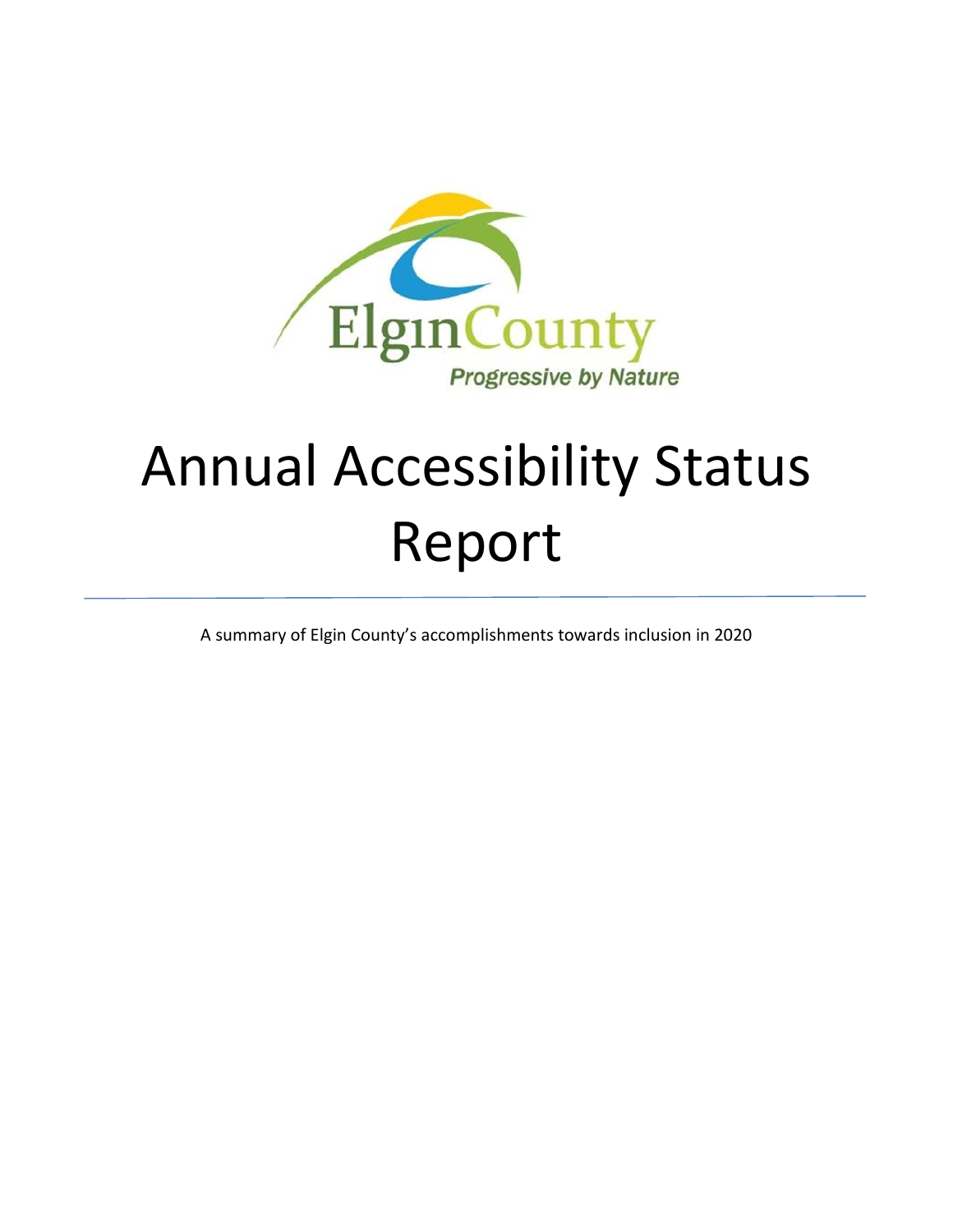## **Objectives and Purpose**

This is the County of Elgin's Annual Accessibility Status Report update. In 2013, Elgin County released its first Multi-Year Accessibility Plan, in accordance with the Accessibility for Ontarians with Disabilities Act (AODA) and the Integrated Accessibility Standards Regulation (Ontario Regulation 191/11). The plan outlined the County's strategy to prevent and remove barriers to accessibility, which included how to meet phased-in requirements under the AODA.

In 2015, the County released its second Multi-Year Accessibility Plan, which takes the County's accessibility efforts through to the end of 2020.

This Status Report includes the accessibility initiatives that were completed in 2020 to implement the strategy outlined in the County's Multi-Year Accessibility Plan.

The purpose of this Status Report is to make the public aware of Elgin County's progress with accessibility implementation and to prevent and remove barriers and meet requirements under the AODA.

#### **Compliance Reporting**

Elgin County filed it's fourth Accessibility Compliance Report in 2019 with the Ministry for Seniors and Accessibility.

#### **Elgin County's Commitment Statement**

The County of Elgin's statement of commitment establishes the vision and goals for the Municipality to meet the legislated accessibility requirements. The County's statement of commitment is publicly available on the County website.

The County of Elgin is committed to eliminating barriers and improving accessibility for people with disabilities in a manner that respects dignity, independence, integration and equal opportunity.

The County of Elgin recognizes the diverse needs of all our residents and customers and will respond by striving to provide goods, services and facilities that are accessible to all.

The County of Elgin is committed to being responsive to the needs of all our residents and employees. In order to meet the needs of people with disabilities the County will:

- Ensure policies address dignity, independence, integration and provide for equal opportunity for people with disabilities.
- Allow people with disabilities to use their own personal devices to obtain, use or benefit from the services offered by the County.
- Accommodate the accessibility needs of people with disabilities to ensure they can obtain, use or benefit from the County's goods, services, programs and facilities.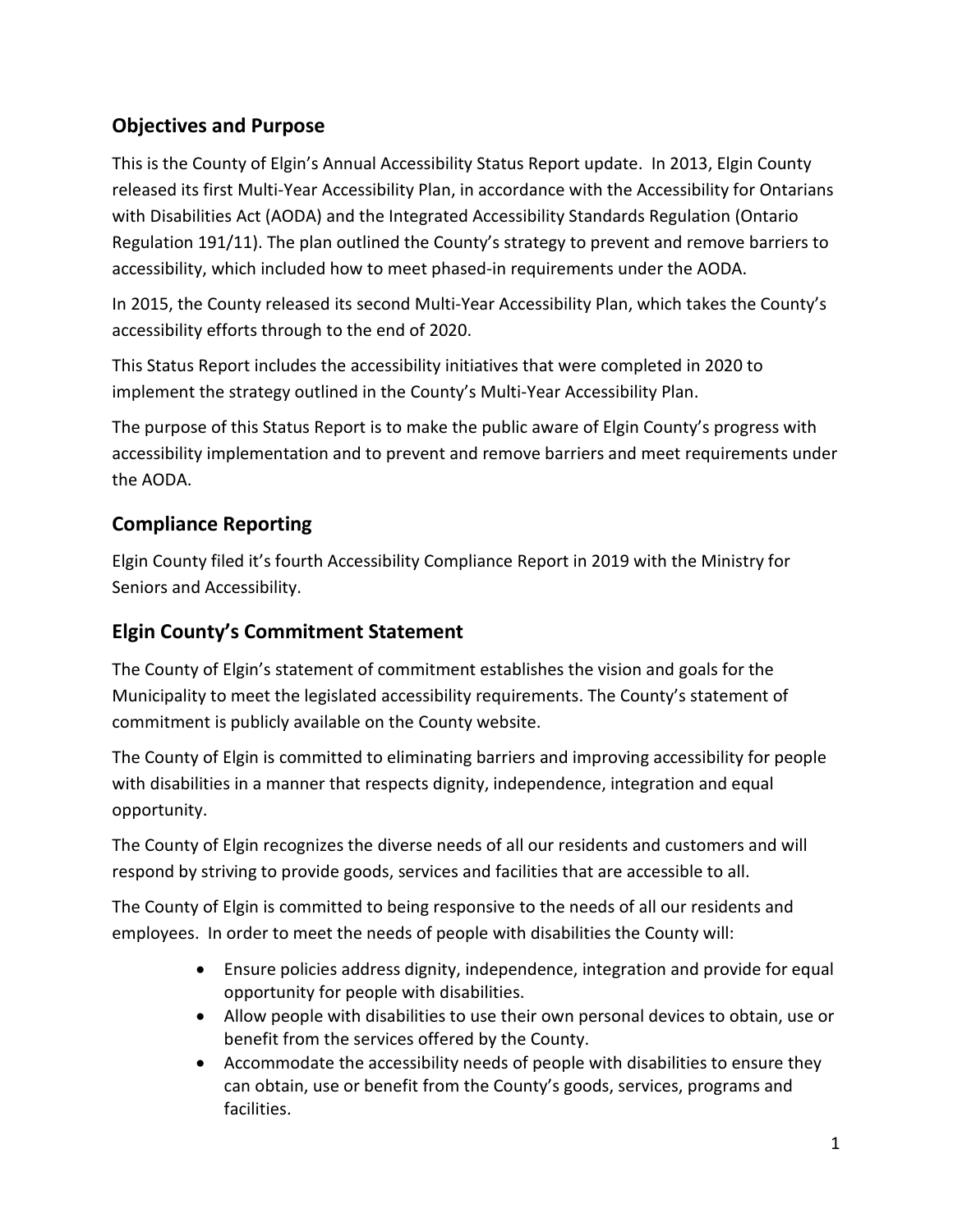• Communicate with people with disabilities in a manner that takes into account the person's disability.

The County of Elgin will promote accessibility by ensuring that compliance is met for all regulations made under the Accessibility for Ontarians with Disabilities Act, 2005. Timelines for compliance vary. In order to ensure that timelines are met, The County will establish, implement and maintain a multi-year accessibility plan. The plan will outline the County's strategy to prevent and remove barriers to people with disabilities.

### **Continuous Achievements in Accessibility**

- The County of Elgin focuses on removing barriers which may exist in our buildings and facilities, while ensuring that new buildings, leases, and renovations do not create any new barriers.
- Elgin County/Central Elgin Joint Accessibility Advisory Committee continues to meet and review accessibility initiatives.
- The County of Elgin continues to comply with the requirements of the Integrated Accessibility Standards Regulation including continuing to train staff, volunteers and third parties who interact on behalf of the Municipalities on an ongoing basis.
- All library branches continue to provide accessible materials and communication supports upon request. In addition, the library has several accessible materials and resources available including but not limited to: large print books, audio books, CELA Library loan access, electronic materials with zoom features, handheld magnifiers as well as ZoomText with large print keyboards
- Continue to review customer feedback and take appropriate action.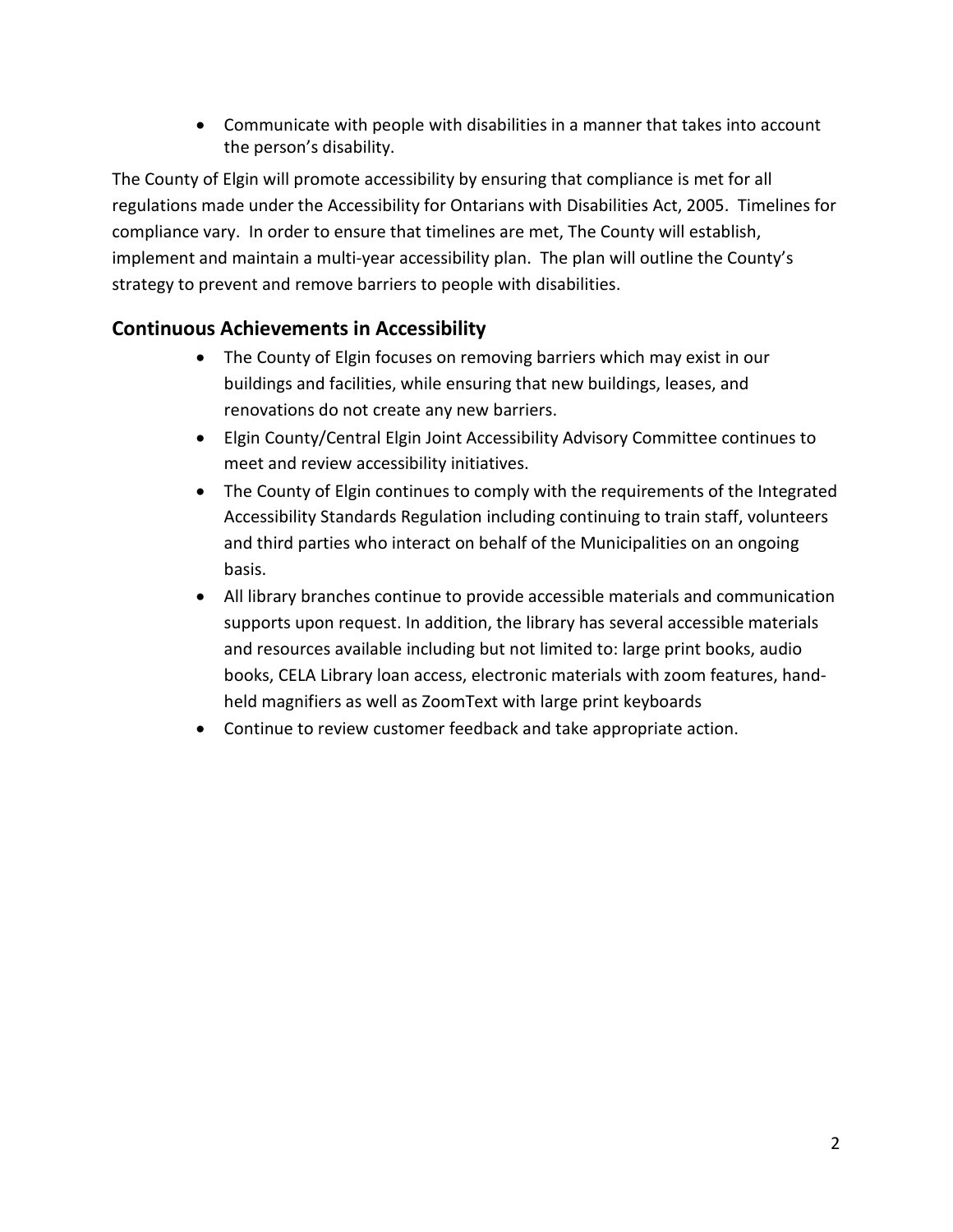### **Highlights of 2020**

As a result of the COVID-19 Pandemic response in the Human Resources Department, the County's Accessibility Coordinator was temporarily redeployed during a portion of 2020 in a supporting role. This support included screening in our long term care facilities along with additional COVID-19 response tasks as assigned by both the Manager and Director of the Human Resources Department. Considering the required 50/50 hourly split with the County of Middlesex, there were some priority items that have been pushed into 2021. With that in consideration, please see below some of the accessibility related highlights of 2020:

- Enabling Accessibility Fund (Federal grant opportunity for funding up to \$100,000) application support provided to multiple local municipal partners
	- o Successful in securing funding in the full amount of \$100,000 for the installation of a new universal washroom in the Elgin County Administration Building basement
- Ontario Trillium Fund: Resilient Communities Fund application support for a number of local municipal partners – applications pending review
- Ministry for Seniors & Accessibility Compliance Audit support provided to multiple local municipal partners – awaiting compliant response
- Elgin County/ Central Elgin Joint Accessibility Advisory Committee reviewed and provided feedback on the Port Stanley Fire Hall project
- Integrated Accessibility Standards Regulation & Ontario Human Rights Code virtual training provided to the Municipality of West Elgin staff
- Significant accessibility upgrade at the Straffordville Library with the installation of an elevator, providing access to the basement level for all occupants
- Handrails installed in the County Administration Building basement to support users of all ages and ability navigate the main hallway ramp
- County of Elgin Procurement Policy updated to include best practices accessibility verbiage